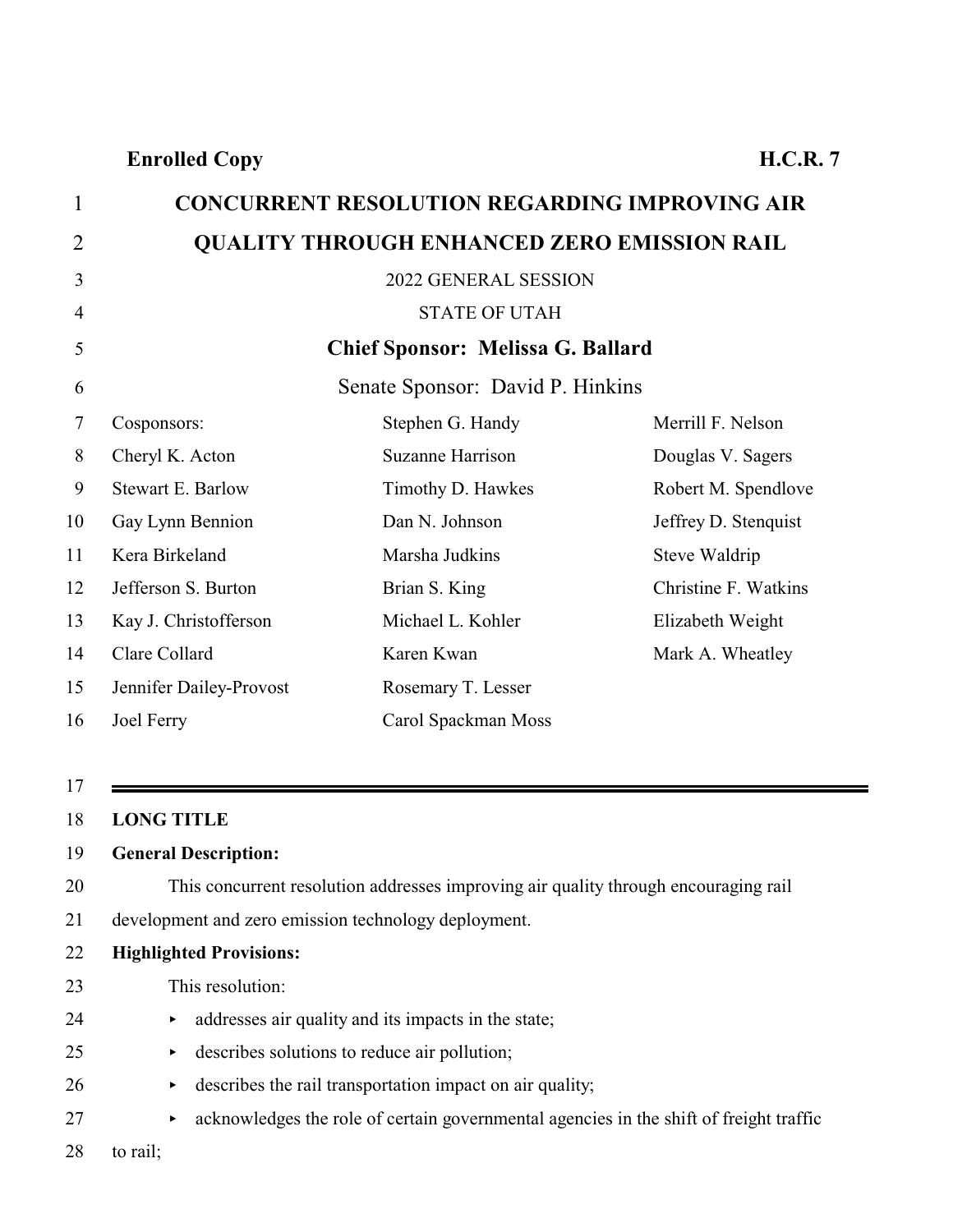| 29 | highlights that technology solutions, including information and communications<br>$\blacktriangleright$ |  |  |
|----|---------------------------------------------------------------------------------------------------------|--|--|
| 30 | technology and zero emission locomotives, can further reduce rail emission                              |  |  |
| 31 | impacts;                                                                                                |  |  |
| 32 | addresses funding and innovative procurement solutions;<br>▶                                            |  |  |
| 33 | encourages the phased replacement of existing locomotives used in railroad and                          |  |  |
| 34 | industrial plant switching services in nonattainment areas in the state with zero                       |  |  |
| 35 | emission locomotives; and                                                                               |  |  |
| 36 | encourages the transition of rail transportation in general to zero emission<br>Þ.                      |  |  |
| 37 | locomotives.                                                                                            |  |  |
| 38 | <b>Special Clauses:</b>                                                                                 |  |  |
| 39 | None                                                                                                    |  |  |
| 40 |                                                                                                         |  |  |
| 41 | Be it resolved by the Legislature of the state of Utah, the Governor concurring therein:                |  |  |
| 42 | WHEREAS, Utah continuously demonstrates the state's commitment to and interest in                       |  |  |
| 43 | the state's air quality;                                                                                |  |  |
| 44 | WHEREAS, good air quality is a vital component of the economy and human health in                       |  |  |
| 45 | Utah and research conducted by Utah universities shows the harmful impacts of air pollution             |  |  |
| 46 | on human health, with the greatest negative impact on the health of children, the elderly, and          |  |  |
| 47 | those with compromised immune systems;                                                                  |  |  |
| 48 | WHEREAS, for example, exposure to direct small particulate matter exacerbates                           |  |  |
| 49 | asthma, increases the risk of cancer, and leads to acute respiratory symptoms, bronchitis,              |  |  |
| 50 | chronic obstructive pulmonary disease, heart attacks, nervous system effects, lost work days,           |  |  |
| 51 | and premature death;                                                                                    |  |  |
| 52 | WHEREAS, there is now a broad range of technologically and economically viable                          |  |  |
| 53 | solutions to significantly reduce air pollution and ensure that future economic and population          |  |  |
| 54 | growth does not compromise air quality;                                                                 |  |  |
| 55 | WHEREAS, embracing zero emission technologies will help grow our state's robust                         |  |  |
| 56 | clean technology sector;                                                                                |  |  |
|    |                                                                                                         |  |  |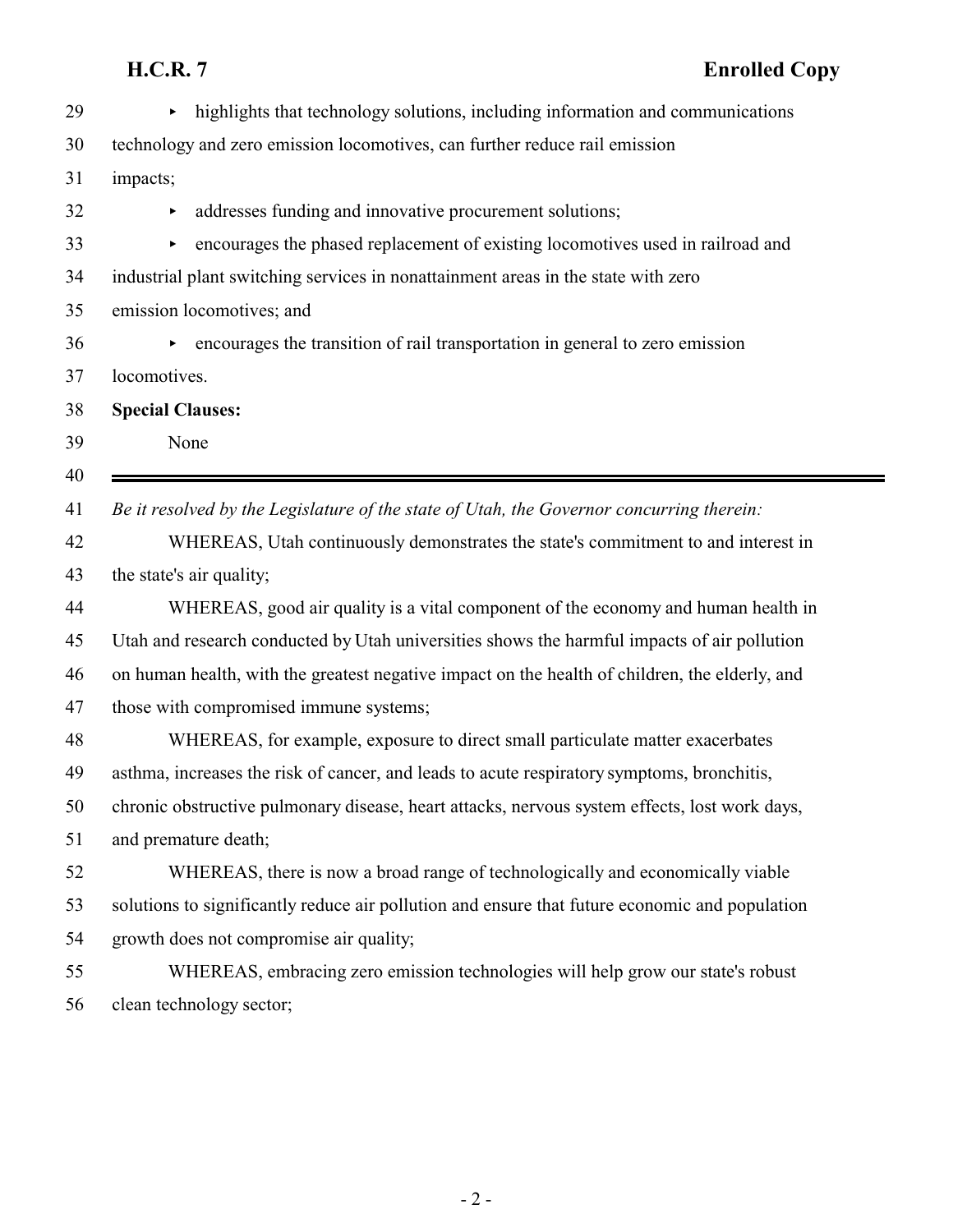## **Enrolled Copy H.C.R. 7**

| 57 | WHEREAS, as of 2017, railroad transportation contributed 9.2% of NOx and 1.4% of                 |
|----|--------------------------------------------------------------------------------------------------|
| 58 | the PM2.5 along the Wasatch Front;                                                               |
| 59 | WHEREAS, as of 2017, the Division of Air Quality found that locomotives used for                 |
| 60 | short line, industrial plant, and switch engine operations contributed 3.4% of NOx and 0.16%     |
| 61 | of PM2.5 of the total Wasatch Front inventory of emissions, equivalent to approximately 1,828    |
| 62 | tons of NO <sub>x</sub> and 19 tons of PM2.5;                                                    |
| 63 | WHEREAS, in addition to significant numbers of heavy haul freight locomotives                    |
| 64 | operating in and through the state, as of 2017 there were approximately 63 short line            |
| 65 | locomotives, industrial plant locomotives, or switch engines operating in Utah;                  |
| 66 | WHEREAS, the majority of the short line locomotives, industrial plant locomotives,               |
| 67 | and switch engines operating in Utah are legacy platforms certified to the United States         |
| 68 | Environmental Protection Agency as meeting Tier $0$ or Tier $0+$ emission standards, and almost  |
| 69 | all emissions from these locomotives occur within two of Utah's PM2.5 nonattainment areas        |
| 70 | based on the United States National Ambient Air Quality Standards;                               |
| 71 | WHEREAS, under the federal Clean Air Act, an area where air pollution levels                     |
| 72 | persistently exceed a National Ambient Air Quality Standard may be designated as a               |
| 73 | "nonattainment" area by the United States Environmental Protection Agency;                       |
| 74 | WHEREAS, designation as a nonattainment area requires the development of a State                 |
| 75 | Implementation Plan with increasing mandatory requirements if the area does not return to        |
| 76 | attainment within prescribed timelines, and may result in the imposition of a Federal            |
| 77 | Implementation Plan and sanctions that could impact the availability and use of federal          |
| 78 | highway funds;                                                                                   |
| 79 | WHEREAS, the Utah Department of Transportation, other agencies of the state, and the             |
| 80 | Utah Inland Port Authority, a political subdivision of the state, can play a vital role in       |
| 81 | accelerating the modal shift of freight traffic to rail, helping to meet health and air quality  |
| 82 | goals;                                                                                           |
| 83 | WHEREAS, the Utah Inland Port Authority anticipates assisting in the reduction of                |
| 84 | trucks from the road and the modal shift to rail, while using the regulatory sandbox to test new |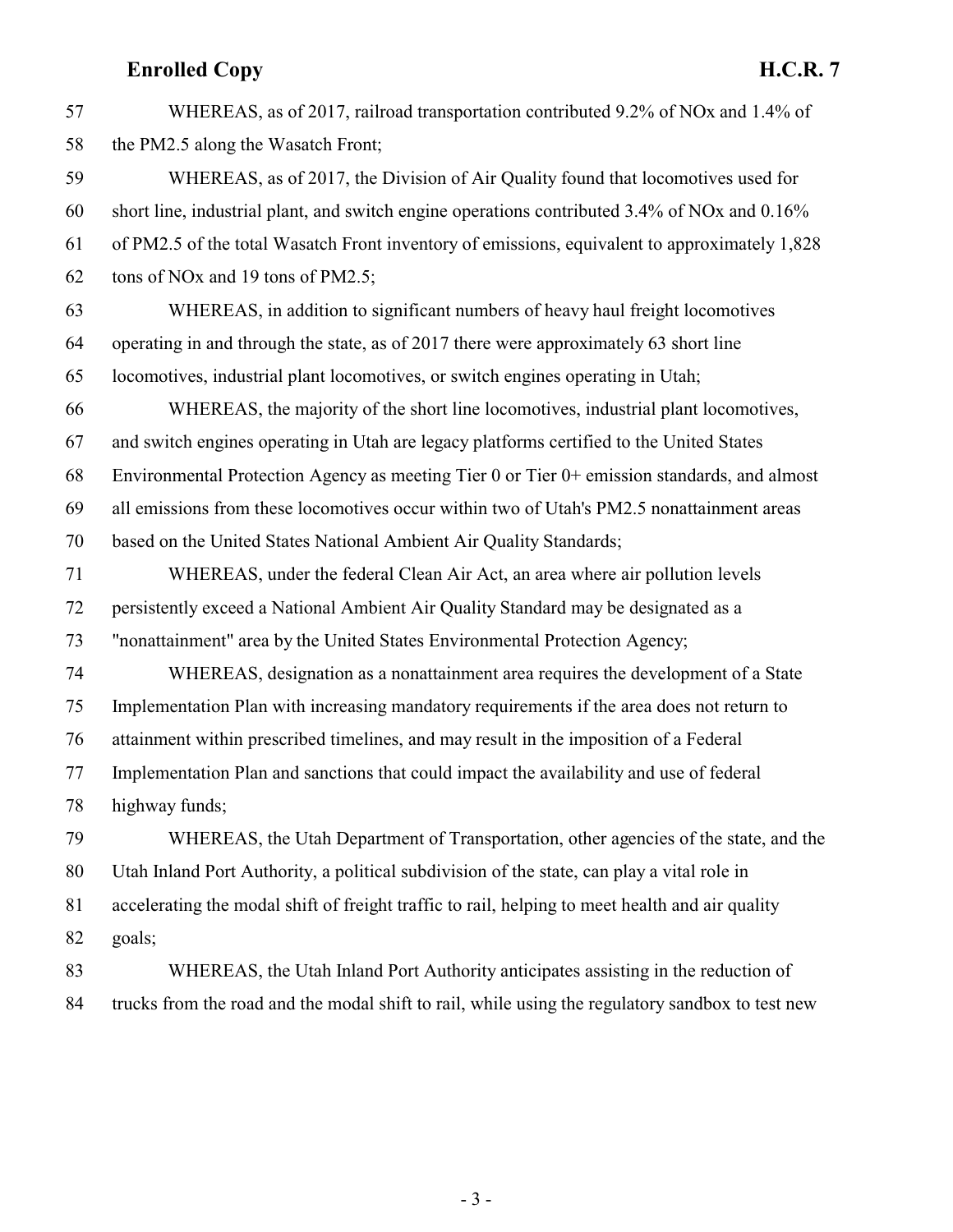freight movement and cargo handling equipment at the inland port to increase use of zero emission vehicles;

 WHEREAS, to complement accelerating this modal shift to rail, a broad spectrum of technologies, including information and communications technologies that enable more efficient rail operation reducing fuel use and emissions, and entirely new locomotive power technologies such as hydrogen fuel cell-electric and battery-electric, must be encouraged and supported to further decrease total freight section emissions, including freight rail emissions;

 WHEREAS, funding support and innovative procurement solutions made available through the Utah Department of Transportation and the Utah Inland Port Authority can assist private sector operators of short line locomotives, industrial plant locomotives, and switch engines with transitioning to zero emission technologies, including for freight rail, that can materially increase the state's air quality; and

 WHEREAS, substantial federal funding is expected to be available to support this transition, and the Utah Department of Transportation and the Utah Inland Port Authority should maximize their efforts to secure the federal funding to facilitate deployment of zero emission technologies, including freight rail, that can materially increase the state's air quality: NOW, THEREFORE, BE IT RESOLVED that the Legislature of the state of Utah, the Governor concurring therein, encourages the introduction of new zero emission locomotives operated by short line locomotives, industrial plant locomotives, and switch engines in nonattainment areas, a continued shift of freight transportation growth to rail to help meet the state's air quality goals, phasing out legacy locomotive engines in short line, industrial plant, and switch engine rail service in nonattainment areas in the state, and phasing in the use of zero emission engines to 100% use by short line locomotives, industrial plant locomotives, and switch engines by 2050.

 BE IT FURTHER RESOLVED that the Legislature and the Governor encourage, in addition to short line locomotives, industrial plant locomotives, and switch engines all rail transition to zero emission technologies, including commuter rail, passenger rail, and long haul freight rail.

- 4 -